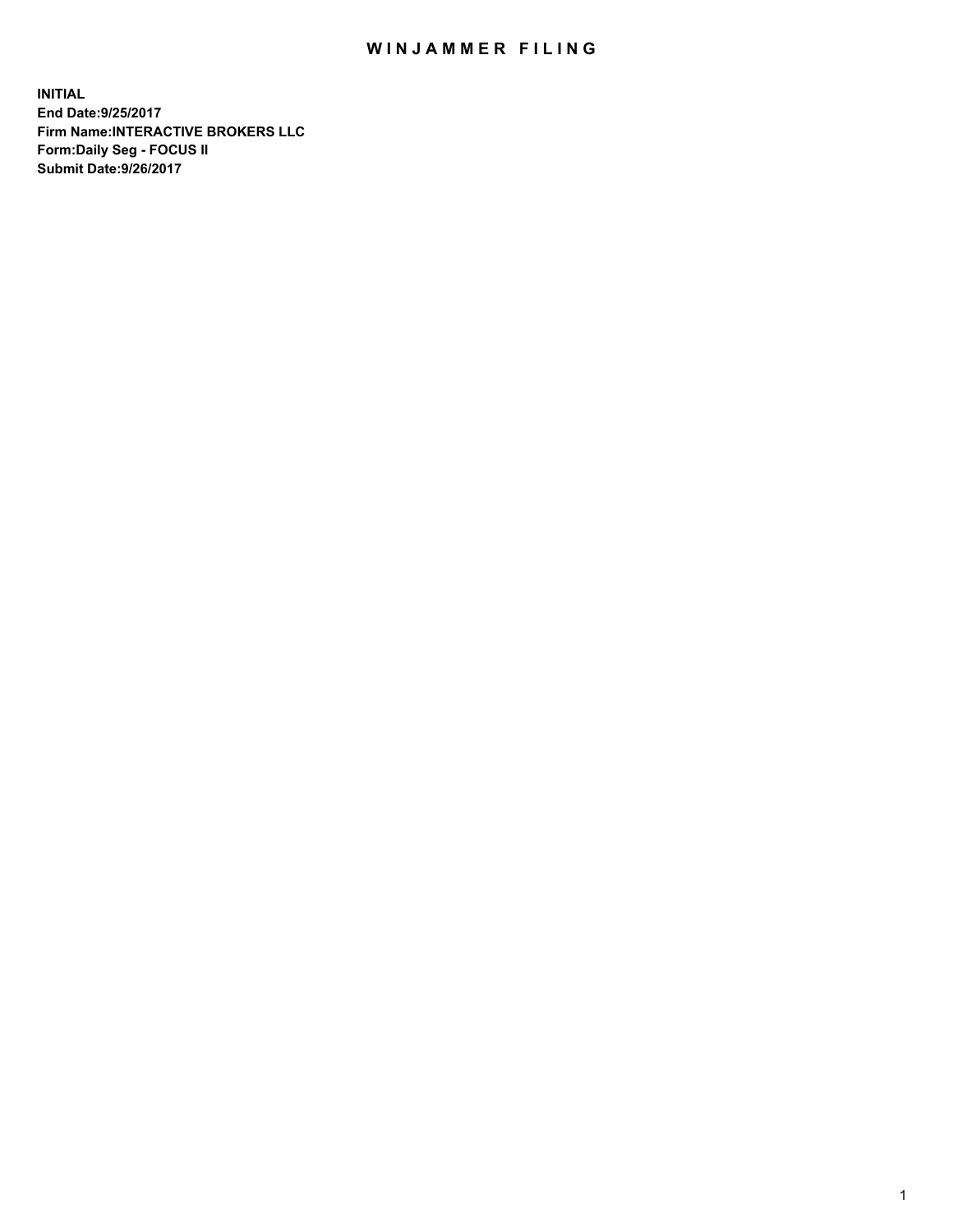## **INITIAL End Date:9/25/2017 Firm Name:INTERACTIVE BROKERS LLC Form:Daily Seg - FOCUS II Submit Date:9/26/2017 Daily Segregation - Cover Page**

| Name of Company<br><b>Contact Name</b><br><b>Contact Phone Number</b><br><b>Contact Email Address</b>                                                                                                                                                                                                                          | <b>INTERACTIVE BROKERS LLC</b><br>James Menicucci<br>203-618-8085<br>jmenicucci@interactivebrokers.c<br>om |
|--------------------------------------------------------------------------------------------------------------------------------------------------------------------------------------------------------------------------------------------------------------------------------------------------------------------------------|------------------------------------------------------------------------------------------------------------|
| FCM's Customer Segregated Funds Residual Interest Target (choose one):<br>a. Minimum dollar amount: ; or<br>b. Minimum percentage of customer segregated funds required:% ; or<br>c. Dollar amount range between: and; or<br>d. Percentage range of customer segregated funds required between:% and%.                         | $\overline{\mathbf{0}}$<br>0<br>155,000,000 245,000,000<br>0 <sub>0</sub>                                  |
| FCM's Customer Secured Amount Funds Residual Interest Target (choose one):<br>a. Minimum dollar amount: ; or<br>b. Minimum percentage of customer secured funds required:%; or<br>c. Dollar amount range between: and; or<br>d. Percentage range of customer secured funds required between: % and %.                          | $\overline{\mathbf{0}}$<br>0<br>80,000,000 120,000,000<br>0 <sub>0</sub>                                   |
| FCM's Cleared Swaps Customer Collateral Residual Interest Target (choose one):<br>a. Minimum dollar amount: ; or<br>b. Minimum percentage of cleared swaps customer collateral required:% ; or<br>c. Dollar amount range between: and; or<br>d. Percentage range of cleared swaps customer collateral required between:% and%. | $\overline{\mathbf{0}}$<br>$\overline{\mathbf{0}}$<br>0 <sub>0</sub><br>0 <sub>0</sub>                     |

Attach supporting documents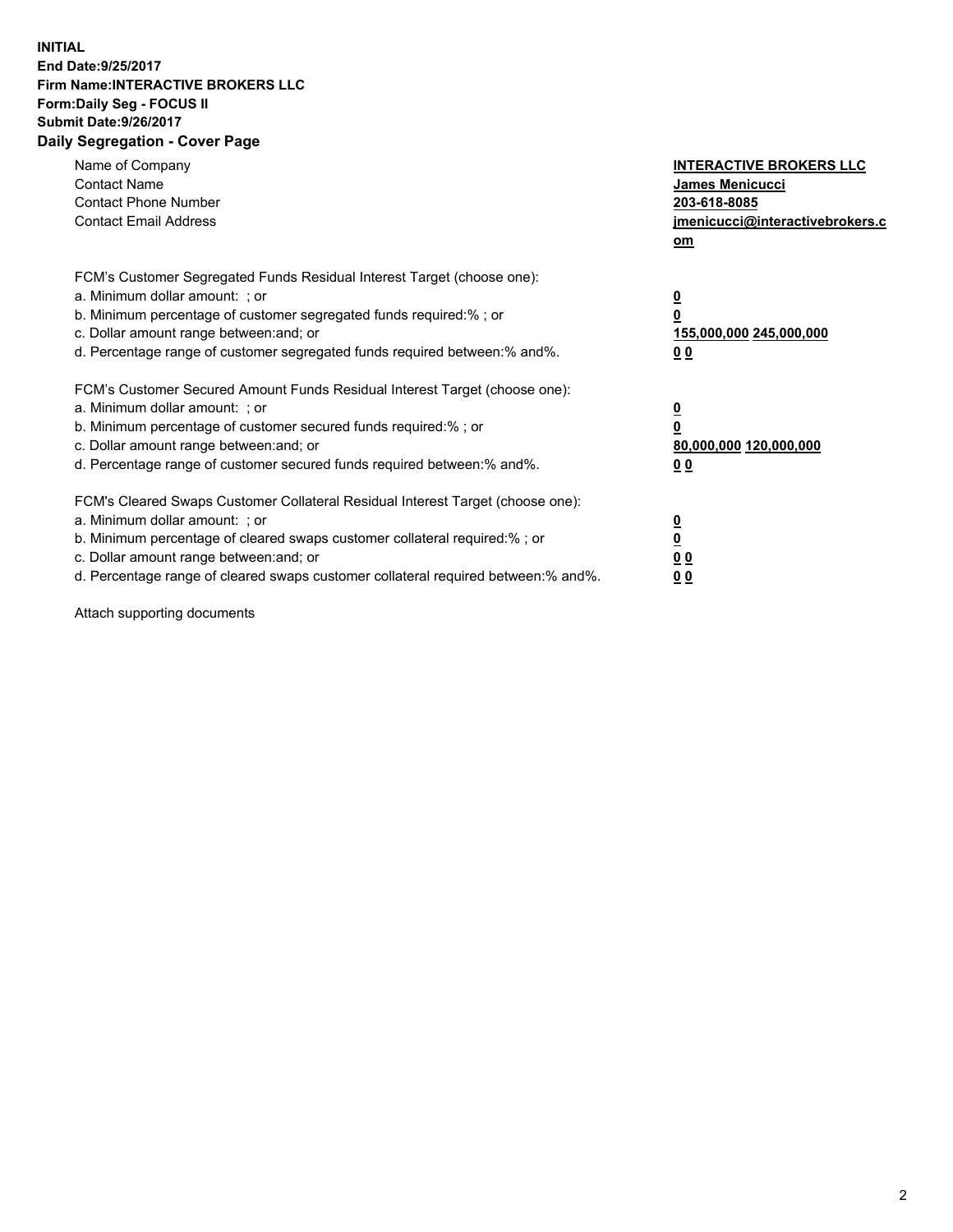## **INITIAL End Date:9/25/2017 Firm Name:INTERACTIVE BROKERS LLC Form:Daily Seg - FOCUS II Submit Date:9/26/2017**

| <b>Daily Segregation - Secured Amounts</b> |                                                                                                                                                                   |                                        |  |  |
|--------------------------------------------|-------------------------------------------------------------------------------------------------------------------------------------------------------------------|----------------------------------------|--|--|
|                                            | Foreign Futures and Foreign Options Secured Amounts                                                                                                               |                                        |  |  |
|                                            | Amount required to be set aside pursuant to law, rule or regulation of a foreign                                                                                  | $0$ [7305]                             |  |  |
|                                            | government or a rule of a self-regulatory organization authorized thereunder                                                                                      |                                        |  |  |
| 1.                                         | Net ledger balance - Foreign Futures and Foreign Option Trading - All Customers                                                                                   |                                        |  |  |
|                                            | A. Cash                                                                                                                                                           | 388,517,827 [7315]                     |  |  |
|                                            | B. Securities (at market)                                                                                                                                         | $0$ [7317]                             |  |  |
| 2.                                         | Net unrealized profit (loss) in open futures contracts traded on a foreign board of trade                                                                         | -2,939,292 [7325]                      |  |  |
| 3.                                         | Exchange traded options                                                                                                                                           |                                        |  |  |
|                                            | a. Market value of open option contracts purchased on a foreign board of trade                                                                                    | 63,906 [7335]                          |  |  |
|                                            | b. Market value of open contracts granted (sold) on a foreign board of trade                                                                                      | -107,922 [7337]                        |  |  |
| 4.                                         | Net equity (deficit) (add lines 1.2. and 3.)                                                                                                                      | 385,534,519 [7345]                     |  |  |
| 5.                                         | Account liquidating to a deficit and account with a debit balances - gross amount                                                                                 | 2,321 [7351]                           |  |  |
|                                            | Less: amount offset by customer owned securities                                                                                                                  | 0 [7352] 2,321 [7354]                  |  |  |
| 6.                                         | Amount required to be set aside as the secured amount - Net Liquidating Equity                                                                                    | 385,536,840 [7355]                     |  |  |
|                                            | Method (add lines 4 and 5)                                                                                                                                        |                                        |  |  |
| 7.                                         | Greater of amount required to be set aside pursuant to foreign jurisdiction (above) or line                                                                       | 385,536,840 [7360]                     |  |  |
|                                            | 6.                                                                                                                                                                |                                        |  |  |
|                                            | FUNDS DEPOSITED IN SEPARATE REGULATION 30.7 ACCOUNTS                                                                                                              |                                        |  |  |
| 1.                                         | Cash in banks                                                                                                                                                     |                                        |  |  |
|                                            | A. Banks located in the United States                                                                                                                             | 98,877,309 [7500]                      |  |  |
|                                            | B. Other banks qualified under Regulation 30.7                                                                                                                    | 0 [7520] 98,877,309 [7530]             |  |  |
| 2.                                         | Securities                                                                                                                                                        |                                        |  |  |
|                                            | A. In safekeeping with banks located in the United States                                                                                                         | 343,817,305 [7540]                     |  |  |
|                                            | B. In safekeeping with other banks qualified under Regulation 30.7                                                                                                | 0 [7560] 343,817,305 [7570]            |  |  |
| 3.                                         | Equities with registered futures commission merchants                                                                                                             |                                        |  |  |
|                                            | A. Cash                                                                                                                                                           | $0$ [7580]                             |  |  |
|                                            | <b>B.</b> Securities                                                                                                                                              | $0$ [7590]                             |  |  |
|                                            | C. Unrealized gain (loss) on open futures contracts                                                                                                               | $0$ [7600]                             |  |  |
|                                            | D. Value of long option contracts                                                                                                                                 | $0$ [7610]                             |  |  |
|                                            | E. Value of short option contracts                                                                                                                                | 0 [7615] 0 [7620]                      |  |  |
| 4.                                         | Amounts held by clearing organizations of foreign boards of trade                                                                                                 |                                        |  |  |
|                                            | A. Cash                                                                                                                                                           | $0$ [7640]                             |  |  |
|                                            | <b>B.</b> Securities                                                                                                                                              | $0$ [7650]                             |  |  |
|                                            | C. Amount due to (from) clearing organization - daily variation                                                                                                   | $0$ [7660]                             |  |  |
|                                            | D. Value of long option contracts                                                                                                                                 | $0$ [7670]                             |  |  |
|                                            | E. Value of short option contracts                                                                                                                                | 0 [7675] 0 [7680]                      |  |  |
| 5.                                         | Amounts held by members of foreign boards of trade                                                                                                                |                                        |  |  |
|                                            | A. Cash                                                                                                                                                           | 69,401,784 [7700]                      |  |  |
|                                            | <b>B.</b> Securities                                                                                                                                              | $0$ [7710]                             |  |  |
|                                            | C. Unrealized gain (loss) on open futures contracts                                                                                                               | <u>-1,716,517</u> [7720]               |  |  |
|                                            | D. Value of long option contracts                                                                                                                                 | 63,906 [7730]                          |  |  |
|                                            | E. Value of short option contracts                                                                                                                                | -107,922 [7735] 67,641,251 [7740]      |  |  |
| 6.                                         | Amounts with other depositories designated by a foreign board of trade                                                                                            | $0$ [7760]                             |  |  |
| 7.                                         | Segregated funds on hand                                                                                                                                          | $0$ [7765]                             |  |  |
| 8.                                         | Total funds in separate section 30.7 accounts                                                                                                                     | 510,335,865 [7770]                     |  |  |
| 9.                                         | Excess (deficiency) Set Aside for Secured Amount (subtract line 7 Secured Statement                                                                               | 124,799,025 [7380]                     |  |  |
| 10.                                        | Page 1 from Line 8)                                                                                                                                               |                                        |  |  |
| 11.                                        | Management Target Amount for Excess funds in separate section 30.7 accounts<br>Excess (deficiency) funds in separate 30.7 accounts over (under) Management Target | 80,000,000 [7780]<br>44,799,025 [7785] |  |  |
|                                            |                                                                                                                                                                   |                                        |  |  |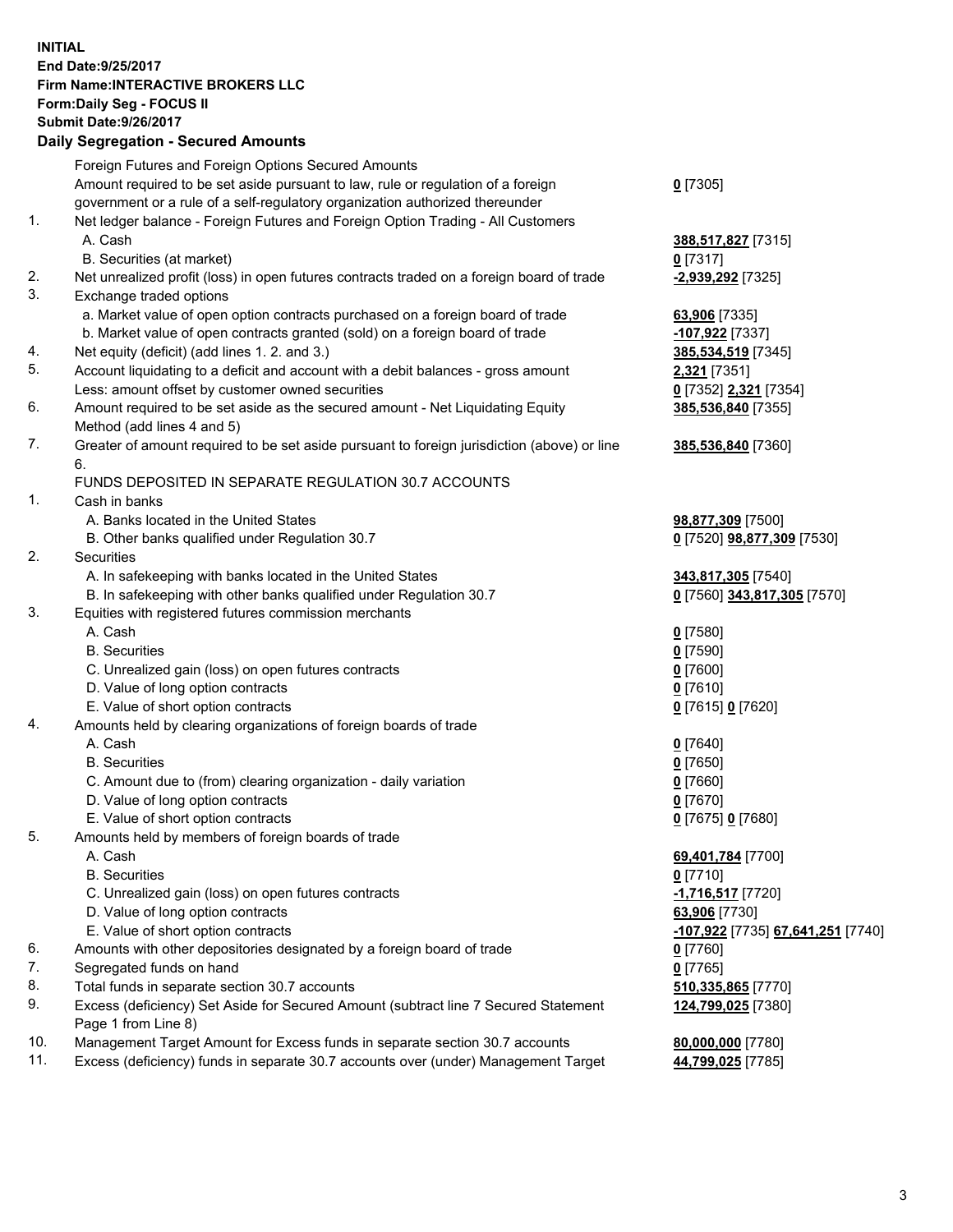**INITIAL End Date:9/25/2017 Firm Name:INTERACTIVE BROKERS LLC Form:Daily Seg - FOCUS II Submit Date:9/26/2017 Daily Segregation - Segregation Statement** SEGREGATION REQUIREMENTS(Section 4d(2) of the CEAct) 1. Net ledger balance A. Cash **4,627,143,388** [7010] B. Securities (at market) **0** [7020] 2. Net unrealized profit (loss) in open futures contracts traded on a contract market **-28,492,329** [7030] 3. Exchange traded options A. Add market value of open option contracts purchased on a contract market **102,396,416** [7032] B. Deduct market value of open option contracts granted (sold) on a contract market **-211,257,627** [7033] 4. Net equity (deficit) (add lines 1, 2 and 3) **4,489,789,848** [7040] 5. Accounts liquidating to a deficit and accounts with debit balances - gross amount **209,756** [7045] Less: amount offset by customer securities **0** [7047] **209,756** [7050] 6. Amount required to be segregated (add lines 4 and 5) **4,489,999,604** [7060] FUNDS IN SEGREGATED ACCOUNTS 7. Deposited in segregated funds bank accounts A. Cash **1,119,463,863** [7070] B. Securities representing investments of customers' funds (at market) **2,325,095,205** [7080] C. Securities held for particular customers or option customers in lieu of cash (at market) **0** [7090] 8. Margins on deposit with derivatives clearing organizations of contract markets A. Cash **518,975,199** [7100] B. Securities representing investments of customers' funds (at market) **845,041,300** [7110] C. Securities held for particular customers or option customers in lieu of cash (at market) **0** [7120] 9. Net settlement from (to) derivatives clearing organizations of contract markets **-5,192,731** [7130] 10. Exchange traded options A. Value of open long option contracts **102,387,799** [7132] B. Value of open short option contracts **-211,252,184** [7133] 11. Net equities with other FCMs A. Net liquidating equity **0** [7140] B. Securities representing investments of customers' funds (at market) **0** [7160] C. Securities held for particular customers or option customers in lieu of cash (at market) **0** [7170] 12. Segregated funds on hand **0** [7150] 13. Total amount in segregation (add lines 7 through 12) **4,694,518,451** [7180] 14. Excess (deficiency) funds in segregation (subtract line 6 from line 13) **204,518,847** [7190] 15. Management Target Amount for Excess funds in segregation **155,000,000** [7194] 16. Excess (deficiency) funds in segregation over (under) Management Target Amount **49,518,847** [7198]

Excess